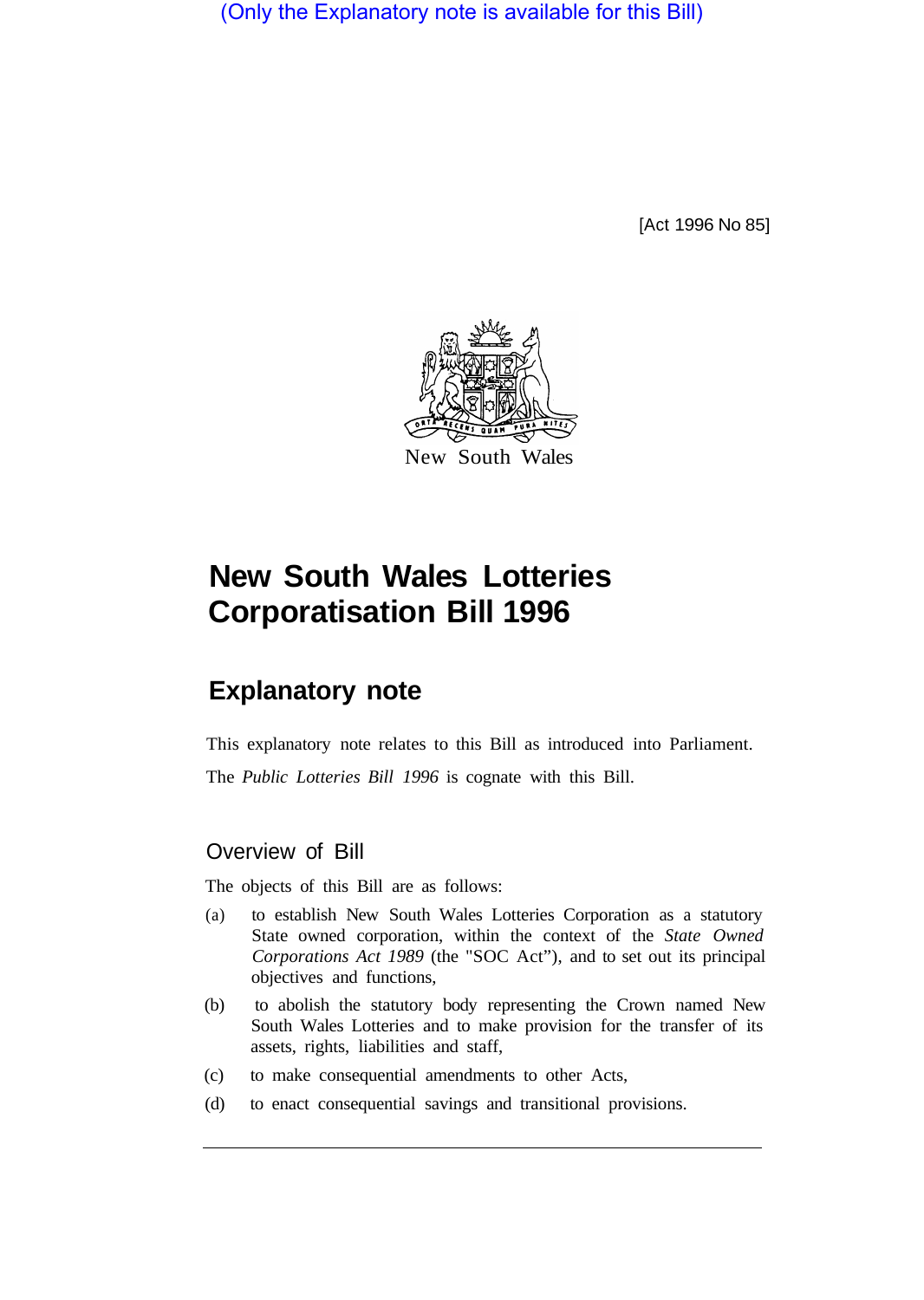New South Wales Lotteries Corporatisation Bill 1996 [Act 1996 No 85]

Explanatory note

### Outline of provisions

#### **Part 1 Preliminary**

**Clause 1** sets out the name (also called the short title) of the proposed Act.

**Clause 2** provides for the commencement of the proposed Act on a day or days to be appointed by proclamation.

**Clause 3** defines certain words and expressions used in the proposed Act, provides for certain other words and expressions to be given the same meanings as they have in the SOC Act and makes it clear that explanatory notes contained in the proposed Act do not form part of the proposed Act.

**Clause 4** dissolves New South Wales Lotteries. The clause gives effect to Schedule 1 (containing provisions relating to the transfer of assets, rights and liabilities of New South Wales Lotteries) and Schedule 2 (containing provisions relating to the transfer of New South Wales Lotteries staff).

#### **Part 2 Establishment of New South Wales Lotteries Corporation as statutory State owned corporation**

**Clause 5** establishes New South Wales Lotteries Corporation as a statutory State owned corporation under the SOC Act.

**Clause 6** sets out the principal objectives of New South Wales Lotteries Corporation. These are as follows:

- (a) to successfully develop, promote, conduct and otherwise participate in any lawful forms of gambling and other gambling-related activities,
- (b) to be a successful business,
- (c) to exhibit a sense of social responsibility by having regard to community interests and by endeavouring to accommodate them.

**Clause 7** sets out the principal functions of New South Wales Lotteries Corporation. These are as follows:

- (a) to develop, promote, conduct and otherwise participate in lawful forms of gambling and gambling-related activities,
- (b) to hold licences, and to conduct the public lotteries for which it holds those licences, in accordance with the requirements of the *Public Lotteries Act 1996.*

Explanatory note page 2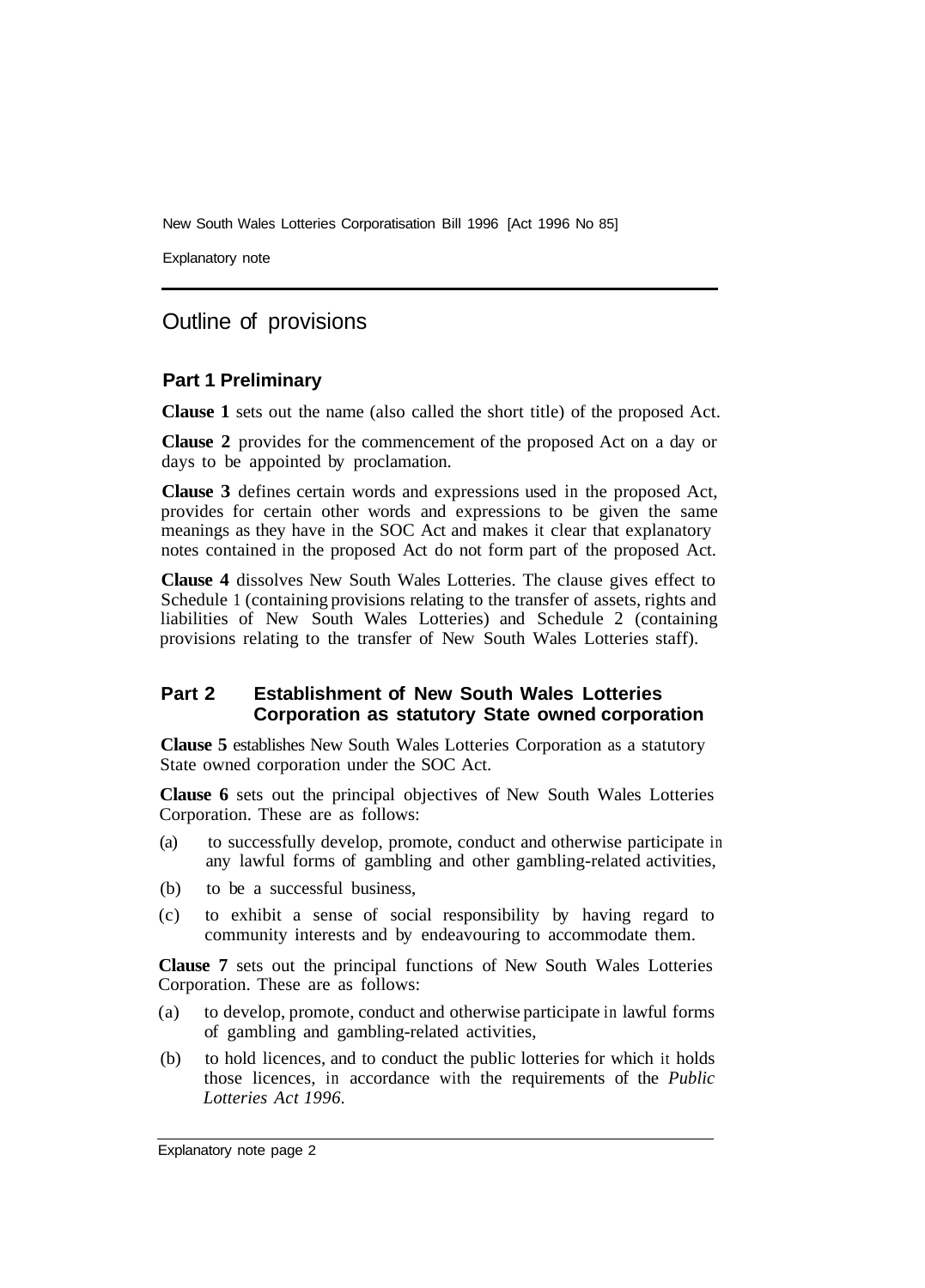New South Wales Lotteries Corporatisation Bill 1996 [Act 1996 No 85]

Explanatory note

**Clause 8** transfers all assets, rights and liabilities of the dissolved New South Wales Lotteries to New South Wales Lotteries Corporation, except those transferred under clause 9.

**Clause 9** allows the Minister, on or before the dissolution of New South Wales Lotteries, to transfer particular assets, rights and liabilities of New South Wales Lotteries to the Ministerial Holding Corporation constituted under the SOC Act or to any other person on behalf of the State.

**Clause 10** allows the Minister, within 12 months after the dissolution of New South Wales Lotteries, to transfer particular assets, rights and liabilities that were transferred to New South Wales Lotteries Corporation to the Ministerial Corporation constituted under the SOC Act or to any other person on behalf of the State.

**Clause 11** specifies a procedure for the appointment by the voting shareholders of one of the directors of New South Wales Lotteries Corporation, on the recommendation of a selection committee, from a panel of 3 nominees of the Labor Council of New South Wales. This provision displaces standard provisions in the SOC Act dealing with the appointment, and manner of selection, of a staff director.

#### **Part 3 Miscellaneous**

**Clause 12** provides for the service of documents on New South Wales Lotteries Corporation.

**Clause 13** enables the Governor to make regulations for the purposes of the proposed Act.

**Clause 14** gives effect to the amendment of Acts set out in Schedule 3.

**Clause 15** gives effect to the provisions of a savings or transitional nature set out in Schedule 4.

**Clause 16** provides for the review of the proposed Act at the end of 5 years after its date of assent.

## **Schedules**

**Schedule 1** sets out the provisions that are to apply to the transfer of assets, rights and liabilities under the proposed Act.

**Schedule 2** sets out the provisions that are to apply to the transfer of staff under the proposed Act.